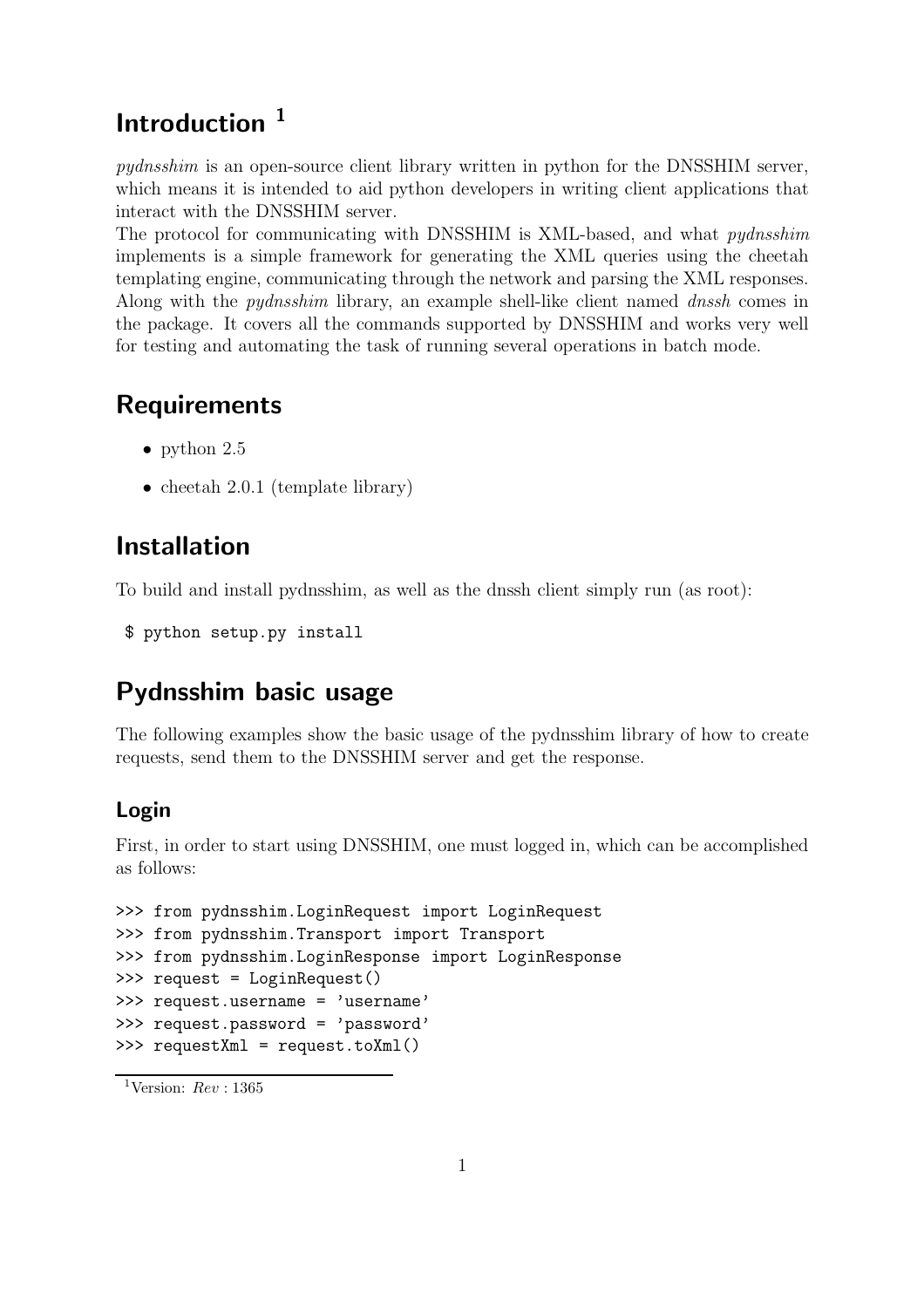```
>>> print requestXml
<?xml version="1.0" encoding="UTF-8"?>
<dnsshim version="1.0">
<request>
<login>
<username>username</username>
<password>0e457066c91fff7265565a4b26662058120af9dd</password>
</login>
\langlerequest>
</dnsshim>
>>> server = 'localhost'
>>> port = 9999
>>> transport = Transport(server, port)
>>> responseXml = transport.sendRequest(requestXml)
>>> response = LoginResponse()
>>> response.parseXml(responseXml)
>>> print response
Response status: 1
Message:
SessionID: 214662718
>>> sessionId = response.sessionId
```
## Creating a new zone

Once logged, you can now start creating and managing zones. In order to create a new zone, the basic steps are:

```
>>> from pydnsshim.NewZoneRequest import NewZoneRequest
>>> from pydnsshim.NewZoneResponse import NewZoneResponse
>>> from pydnsshim.DnskeyAlgorithm import DnskeyAlgorithm
>>> request = NewZoneRequest()
>>> request.zone = 'example.com.br'
>>> request.ttl = 86400 # default
>>> request.mname = 'ns1.example.com.br'
>>> request.rname = 'hostmaster.example.com.br'
>>> request.serial = 1 # default
>>> request.refresh = 86400 # default
>>> request.retry = 900 # default
```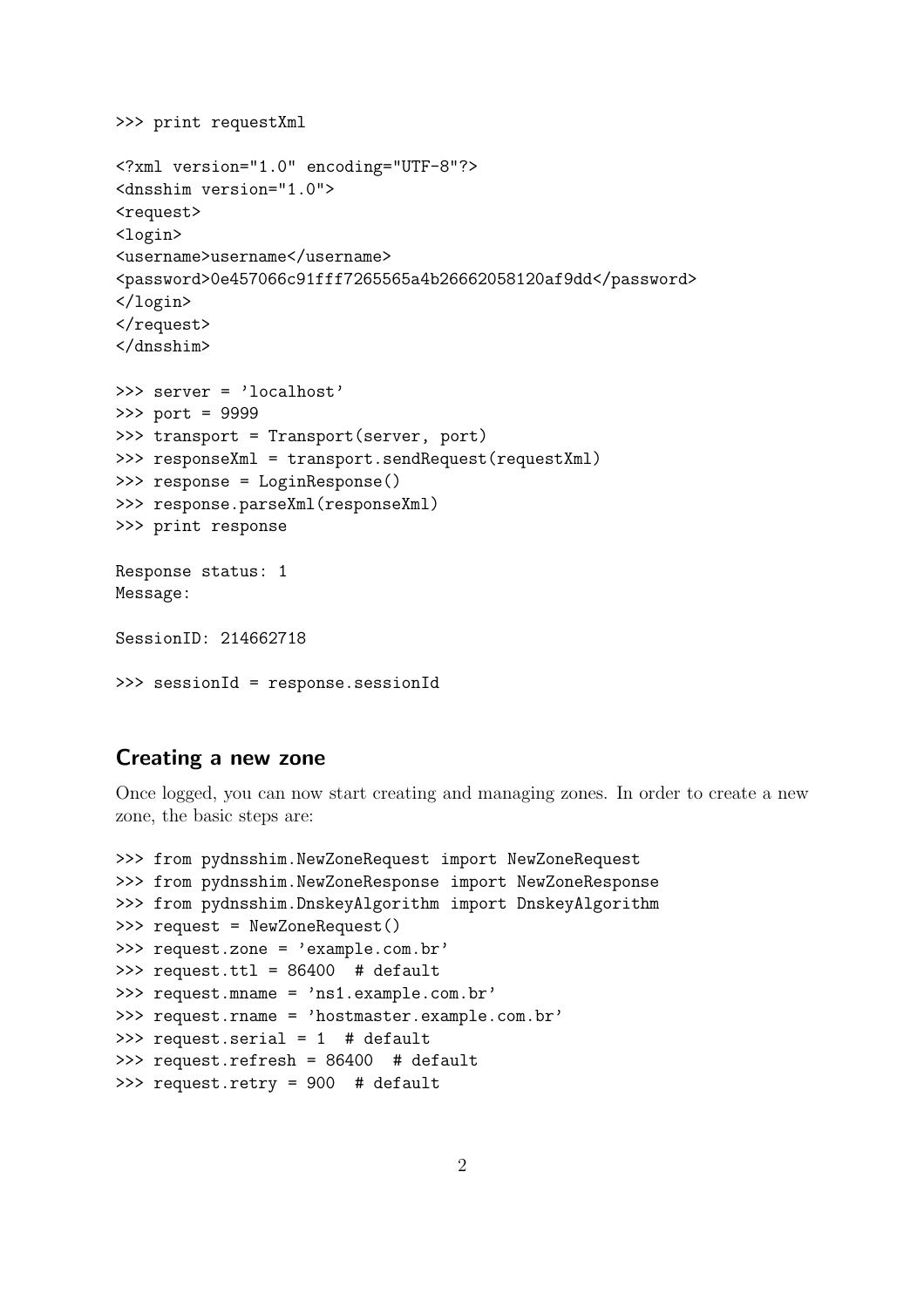```
>>> request.expire = 604800 # default
>>> request.minimum = 900 # default
>>> request.signed = True # default
>>> request.keySize = 1024 # default
>>> request.algorithm = DnskeyAlgorithm.RSASHA1 # default
>>> request.expirationPeriod = 2592000 # default
>>> requestXml = request.toXml()
>>> print requestXml
<?xml version="1.0" encoding="UTF-8"?>
<dnsshim version="1.0">
<request>
<newZone>
<sessionId>214662718</sessionId>
<zone>example.com.br</zone>
<dnssec>1</dnssec>
<soa>
<ttl>86400</ttl>
<mname>ns1.example.com.br</mname>
<rname>hostmaster.example.com.br</rname>
<serial>1</serial>
<refresh>86400</refresh>
<retry>900</retry>
<expire>604800</expire>
<minimum>900</minimum>
\langle/soa\rangle<key>
<size>1024</size>
<algorithm>5</algorithm>
<expirationPeriod>2592000</expirationPeriod>
\langlekey>
</newZone>
\langlerequest>
</dnsshim>
>>> responseXml = transport.sendRequest(requestXml)
>>> response = NewZoneResponse()
>>> response.parseXml(responseXml)
>>> print response
Response status: 1
Message:
NewZone:
```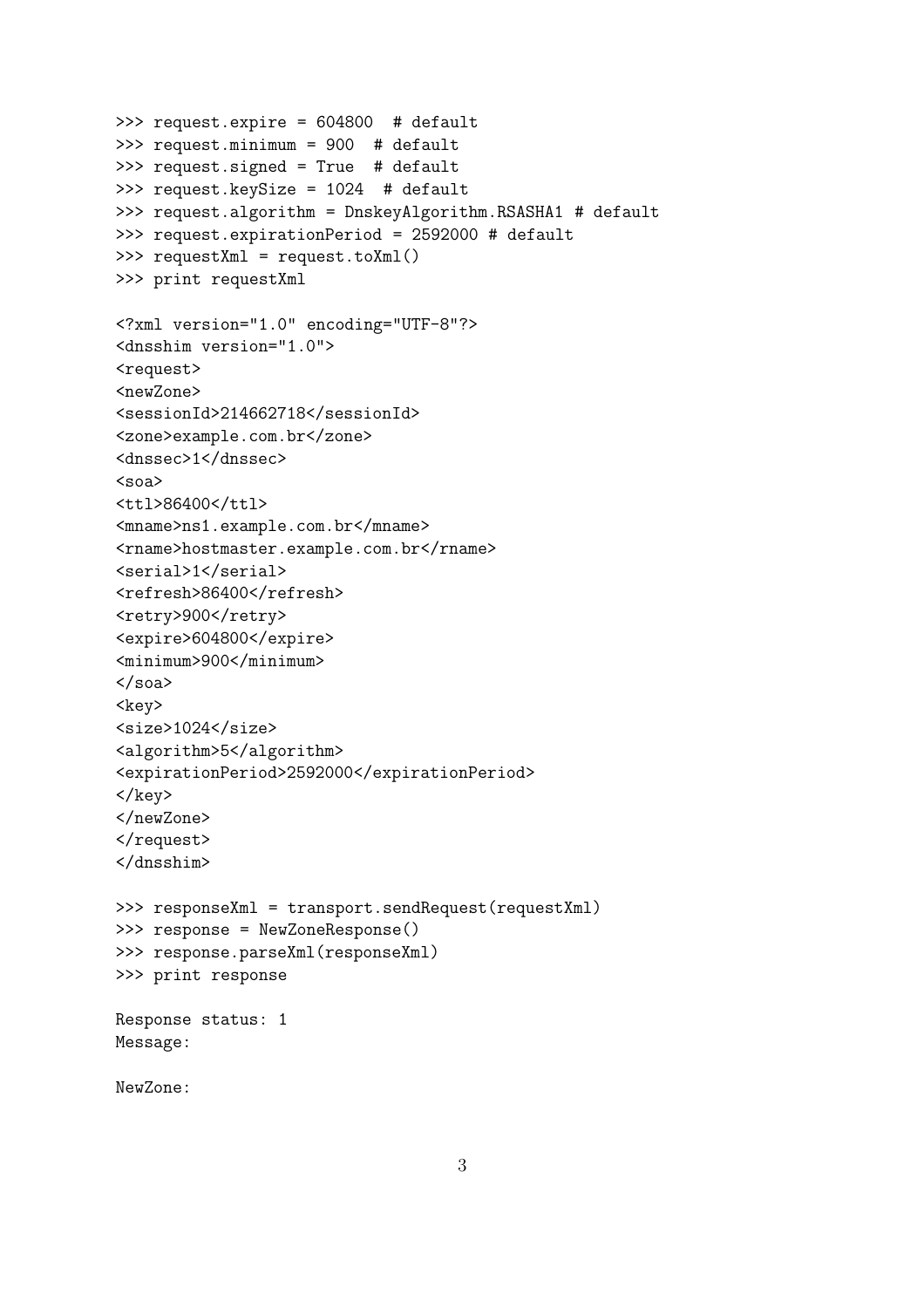Zone: example.com.br Key Name: 20090505155650-ZSK-257-61669 Keytag: 61669 DS digest: e55b800be93839604df616a8a5da9fd295e7ce7a Digest Type: SHA1

## Listing the zones available

```
>>> from pydnsshim.ListZonesRequest import ListZonesRequest
>>> from pydnsshim.ListZonesResponse import ListZonesResponse
>>> request = ListZonesRequest()
>>> request.sessionId = sessionId
>>> requestXml = request.toXml()
>>> print requestXml
<?xml version="1.0" encoding="UTF-8"?>
<dnsshim version="1.0">
<request>
<listZones>
<sessionId>214662718</sessionId>
</listZones>
</request>
</dnsshim>
>>> responseXml = transport.sendRequest(requestXml)
>>> response = ListZonesResponse()
>>> response.parseXml(responseXml)
>>> print response
Response status: 1
Message:
```
Zones: example.com.br

## Adding a RR

>>> from pydnsshim.RrRequest import RrRequest >>> from pydnsshim.RrType import RrType >>> from pydnsshim.DnsClass import DnsClass >>> from pydnsshim.RrOperation import RrOperation >>> from pydnsshim.Response import Response >>> request = RrRequest()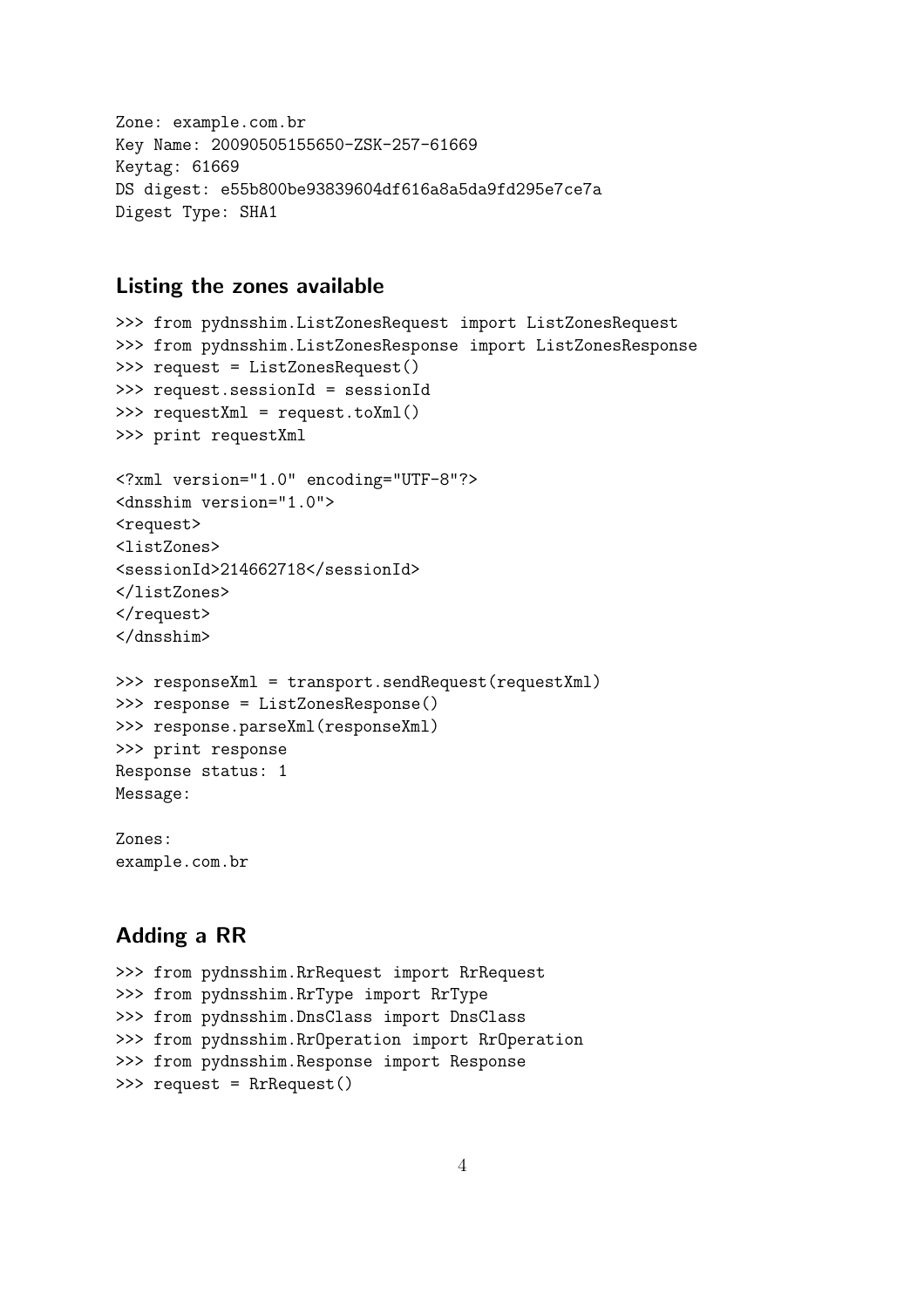```
>>> request.sessionId = sessionId
>>> request.op = RrOperation.ADD
>>> request.zone = 'example.com.br'
>>> request.ownername = '' # Apex
>>> request.ttl = 86400 # default
>>> request.type = RrType('NS')
>>> request.dnsClass = DnsClass.IN # default
>>> request.rdata = 'ns1.example.com.br'
>>> requestXml = request.toXml()
>>> print requestXml
<?xml version="1.0" encoding="UTF-8"?>
<dnsshim version="1.0">
<request>
<addRr>
<sessionId>214662718</sessionId>
<zone>example.com.br</zone>
\langle \text{rr} \rangle<ownername></ownername>
<ttl>86400</ttl>
<type>NS</type>
<dnsClass>1</dnsClass>
<rdata>ns1.example.com.br</rdata>
\langle/rr>
</addRr>
\langlerequest>
</dnsshim>
>>> responseXml = transport.sendRequest(requestXml)
>>> response = Response()
>>> response.parseXml(responseXml)
>>> print response
Response status: 1
Message:
```
## Printing the contents of zone

```
>>> from pydnsshim.PrintZoneRequest import PrintZoneRequest
>>> from pydnsshim.PrintZoneResponse import PrintZoneResponse
>>> request = PrintZoneRequest()
>>> request.sessionId = sessionId
>>> request.zone = 'example.com.br'
>>> requestXml = request.toXml()
```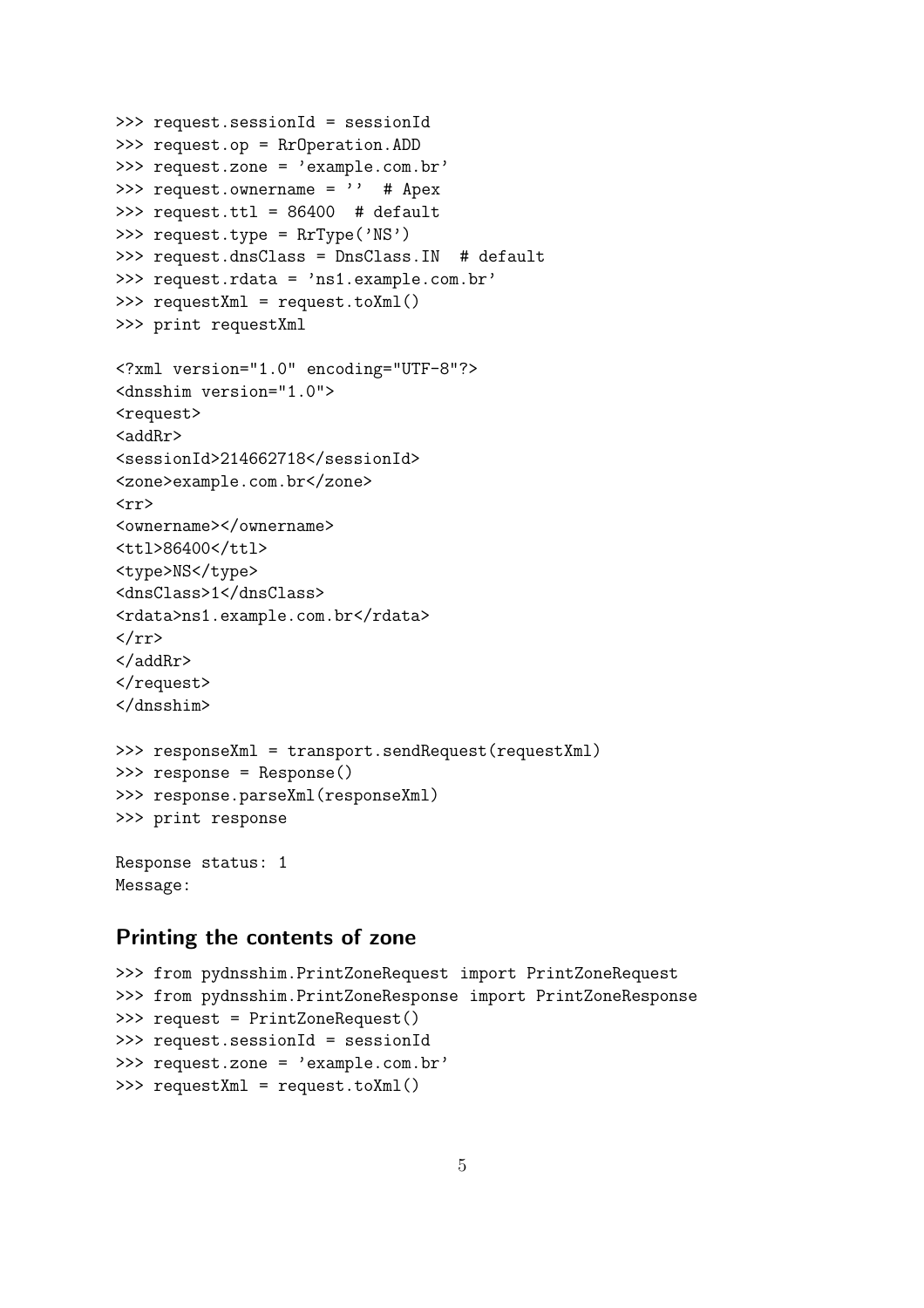```
>>> print requestXml
<?xml version="1.0" encoding="UTF-8"?>
<dnsshim version="1.0">
<request>
<printZone>
<sessionId>214662718</sessionId>
<zone>example.com.br</zone>
</printZone>
\langlerequest>
</dnsshim>
>>> responseXml = transport.sendRequest(requestXml)
>>> response = PrintZoneResponse()
>>> response.parseXml(responseXml)
>>> print response
Response status: 1
Message:
Zone: example.com.br
SOA ns1.example.com.br hostmaster.example.com.br 1 86400 900 604800 900
NS ns1.example.com.br.
DS Info:
```

```
61669 e55b800be93839604df616a8a5da9fd295e7ce7a
```
## Dnssh Usage

In order to start the dnssh client, simply type at the command-line: dnssh.py [-h] [-s server IP] [-p port] [-u username -P password]

- -h Print usage instructions
- -s server Server's IP address
- -p port Server's Port
- -u username Automatically try to login as username (Password required)
- -P password Password used to login

After dnssh is running, you can start issuing commands to the DNSSHIM server.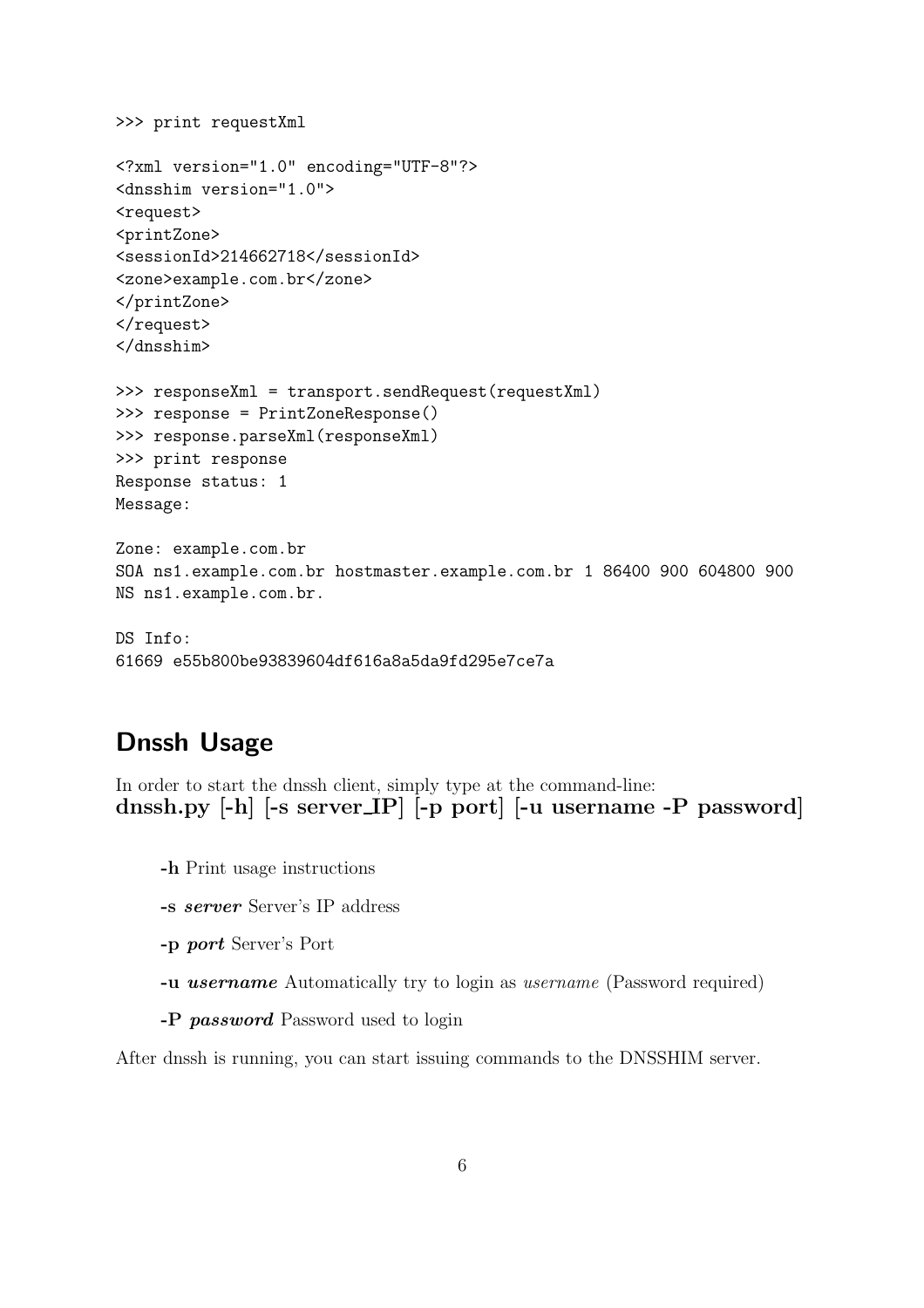## Available commands

The following commands are available:

## login

Logs into the server using username and password.

```
dnssh> login -u username
```
-u username Username.

In the response, it returns the session ID for the user's current session.

## logout

Finishes the current session.

dnssh> logout

## hello

Simply keeps the session alive, avoiding a timeout.

dnssh> hello

## add-user

Creates a new user.

#### dnssh> add-user -u username

-u username Username of the new user.

## change-password

Changes the password for user username.

```
dnssh> change-password -u username
```
-u username Username whose password is being changed.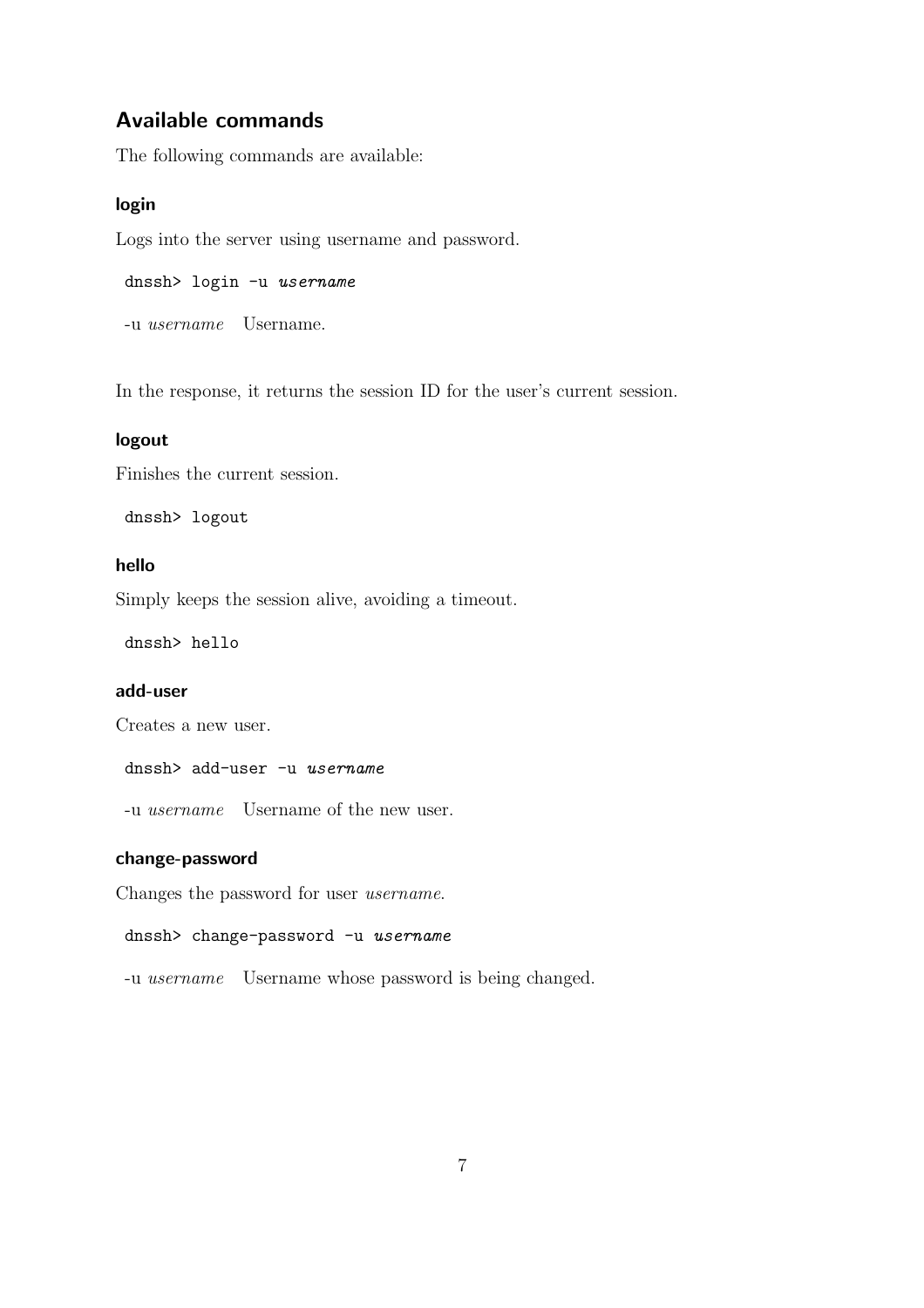#### new-zone

Creates a new zone. By the default the new zone is already signed using the DNSSEC protocol extension, so a new DNSKEY is generated automatically.

```
dnssh> new-zone -z zonename [--ttl=ttl -mname=mname --rname=rname
   --serial=serial --refresh=refresh --retry=retry --expire=expire
   --minimum=minimum --key-size=key_size --rrsig-validity=signature_validity
   --no-dnssec ]
```

| -z zonename                             | Name of the zone to be created.                         |
|-----------------------------------------|---------------------------------------------------------|
| $-tt = ttl$                             | TTL of the SOA record (default is 86400).               |
| $-mname = mname$                        | MNAME parameter of the SOA record (default is           |
|                                         | " $ns1." zonename$ ).                                   |
| $-$ rname $=$ rname                     | RNAME parameter of the SOA record (default is           |
|                                         | "hostmaster." <i>zonename</i> ).                        |
| $-serial = serial$                      | SERIAL version number of the new zone (default is 1).   |
| $-refresh = refresh$                    | REFRESH parameter of the SOA record (default is 86400). |
| $-$ retry $=$ retry                     | RETRY parameter of the SOA record (default is 900).     |
| $-expire = expire$                      | EXPIRE parameter of the SOA record (default is 604800). |
| $-minimum = minimum$                    | MINIMUM parameter of the SOA record (default is 900).   |
| $-$ key-size $=$ key_size               | Key size of the zone's DNSKEY (default is 1024).        |
| $-rrsig-valueity = signature\_validity$ | Validity of the zone's signatures (default is 1 month). |
| $-no$ -dnssec                           | Create a zone without DNSSEC.                           |
|                                         |                                                         |

In the response, it returns the zone name and, if the zone is signed with DNSSEC, some data related to the newly generated DNSKEY, such as the key name, keytag and the DS digest that is to be included in the parent zone.

#### remove-zone

Removes a zone from the DNSSHIM server.

dnssh> remove-zone -z zonename

-z zonename The zone to be removed.

In the response, it returns the name of the removed zone.

## print-zone

Prints the records of a zone

dnssh> print-zone -z zonename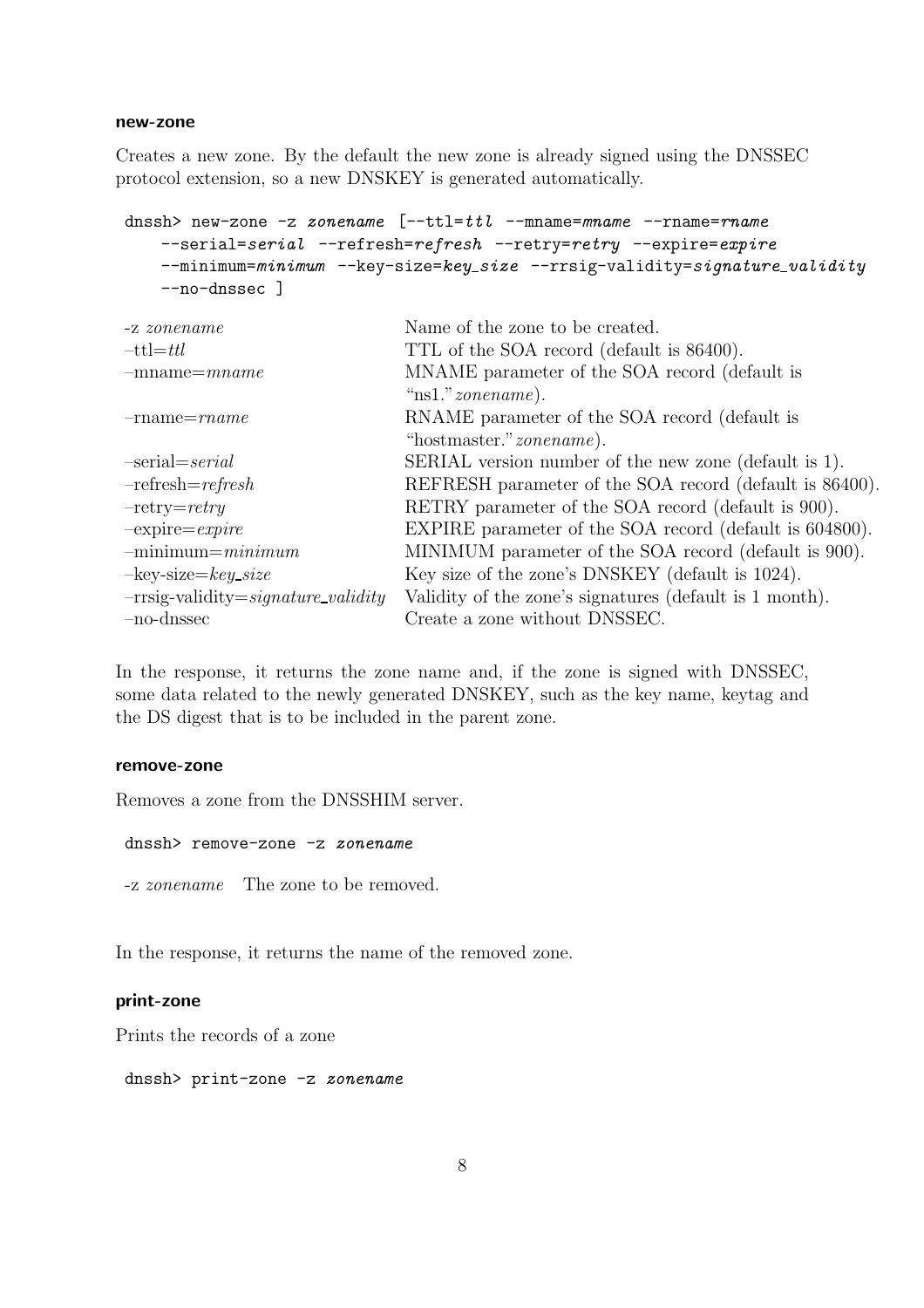-z zonename The zone to be printed.

In the response, it returns the name of the zone, followed by a list of all of its records and the DS information that is to be included in the parent zone.

#### pub-zone

Publishes the zone to the configured slave servers

```
dnssh> pub-zone -z zonename [-s <serial> -i|--incremental -f|--full ]
```

| -z zonename  | The zone to be published.                                                  |
|--------------|----------------------------------------------------------------------------|
| $-$ s serial | The new version number of the zone (Must be greater than the current one). |
|              | $-i$ -incremental Perform an incremental publication (IXFR).               |
| -f -full     | Perform a full publication (AXFR).                                         |

In the response, it returns the name of the zone and the current serial version.

### list-zones

Lists all the zones managed by the current user

```
dnssh> list-zones
```
In the response, it returns a list containing all the zone names managed by the current user.

#### add-rr and remove-rr

Adds or Removes a Resource Record from the zone

```
dnssh> add-rr|remove-rr -z zonename -o ownername -t type -r ''rdata'' [--ttl=ttl]
```

| -z zonename      | The zone to be published.                                                                 |
|------------------|-------------------------------------------------------------------------------------------|
|                  | -o <i>ownername</i> Ownername of the record being added or removed (default is the apex). |
| -t $type$        | Type of the record.                                                                       |
| $-r$ " $rdata$ " | RDATA of the record in presentation format.                                               |
| $-tt = ttl$      | TTL of the record to add or remove.                                                       |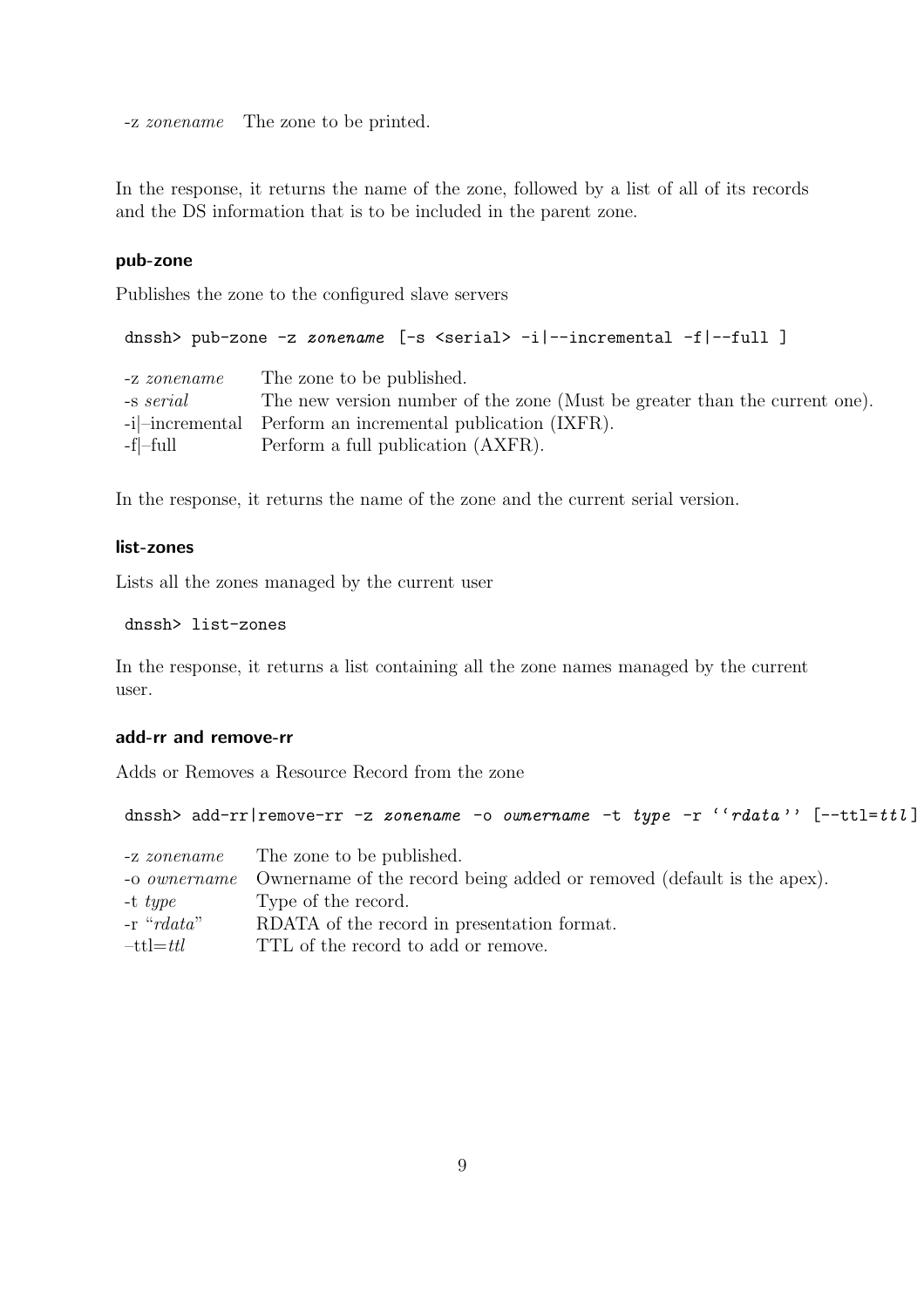#### import-zone

Imports a zone from an authoritative server using AXFR.

dnssh> import-zone -z zonename -s server\_IP [-p port] -z zonename Name of the zone to import. -s server IP IP of the authoritative server to import from. -p port Port number on the authoritative server (default is 53).

In the response, it returns the name of the newly imported zone.

#### zone-version

Prints the current version (SOA serial) of the zone.

dnssh> zone-version -z zonename

-z zonename Zone whose version will be printed.

In the response, it returns the name of the zone and its current serial version.

#### set-expiration-period

Sets the signatures's validity period of zone.

```
dnssh> set-expiration-period -z zonename [--rrsig-validity=signature_validity]
```
-z zonename Name of the zone.  $-rrsig-validation = signature\_validity$  Validity of the zone's signatures (default is 1 month).

In the response, it returns the name of the zone and the period that was actually set. That may differ from the value sent in the request because the DNSSHIM server has some restrictions regarding this parameters minimum and maximum value.

#### add-zone-user and remove-zone-user

Adds or removes an user as one of the administrators of a zone.

dnssh> add-zone-user|remove-zone-user -z zonename -u username

-z zonename Name of the zone.

-u username Username of an existing user.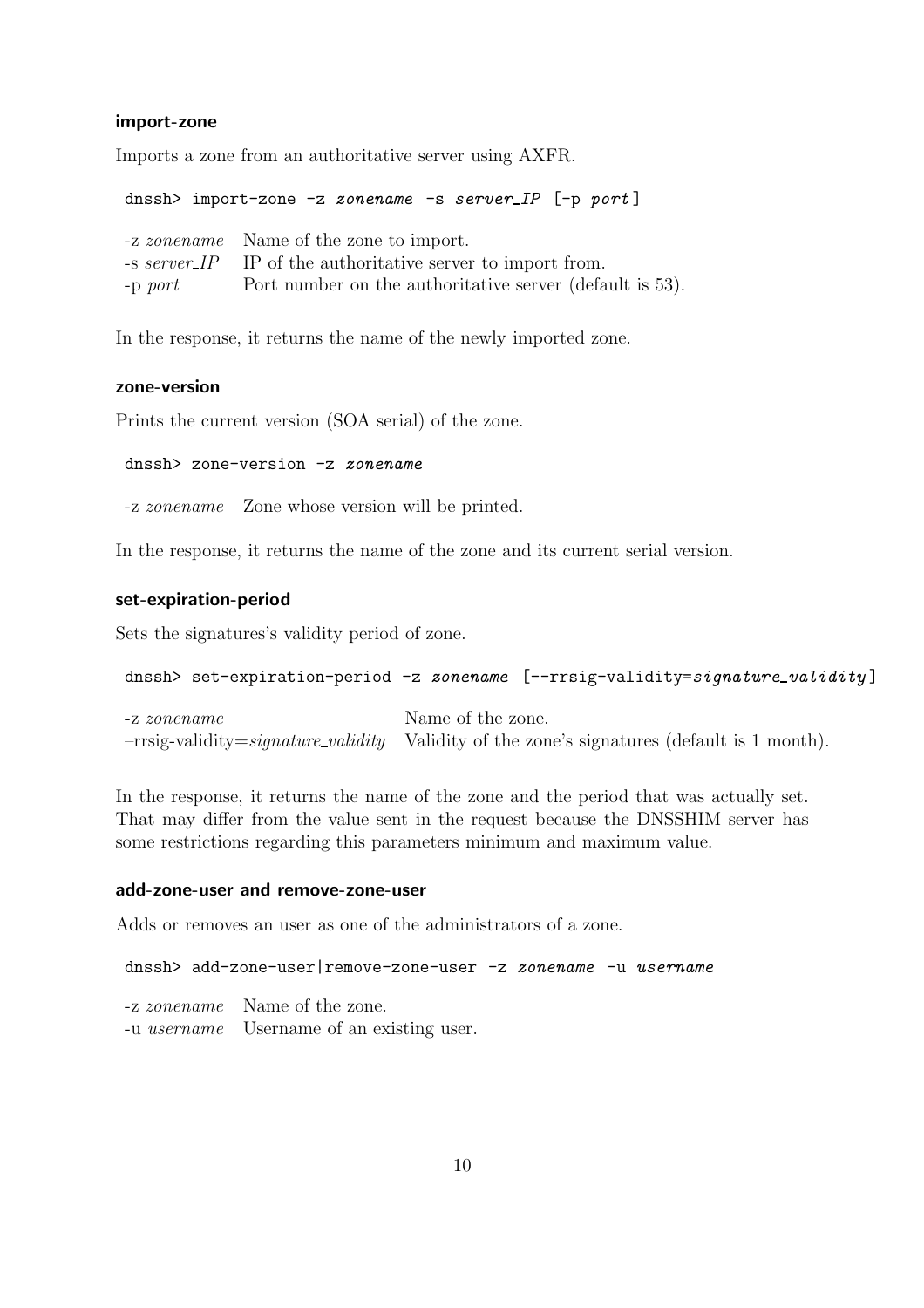#### new-key

Generates a new key for a specified zone.

```
dnssh> new-key -z zonename [--key-size=key_size --ksk|--zsk --flags=flags
   -status=key\_status]
```

| -z zonename                    | Name of the zone.                                    |
|--------------------------------|------------------------------------------------------|
| $-$ key-size $=$ key_size      | Size of the new key (default is 1024).               |
| $-$ ksk                        | Make the new key a Key Signing Key.                  |
| $-zsk$                         | Make the new key a Zone Signing Key.                 |
| $-\text{flags} = \text{flags}$ | The flags field of the new key (Either 256 or 257.   |
|                                | Default is 257).                                     |
| $-status = key\_status$        | Status of the new key (Either SIGN, PUBLISH or NONE. |
|                                | Default is SIGN).                                    |

In the response, it returns the name of the zone, followed by the name of the newly generated key, its keytag and the related DS information that is to be included in parent zone.

#### import-key

Imports an existing key from a BIND private key file into a zone.

```
dnssh> import-key -z zonename -k key_file [--ksk]-zsk -flags=flags-status=key\_status]
```

| -z zonename                    | Name of the zone.                                       |
|--------------------------------|---------------------------------------------------------|
| $-k \ key_{\textit{file}}$     | File, as generated by BIND, containing the private key. |
| $-$ ksk                        | Make the new key a Key Signing Key.                     |
| $-zsk$                         | Make the new key a Zone Signing Key.                    |
| $-\text{flags} = \text{flags}$ | The flags field of the new key (Either 256 or 257.      |
|                                | Default is 257).                                        |
| $-status = key\_status$        | Status of the new key (Either SIGN, PUBLISH or NONE.    |
|                                | Default is SIGN).                                       |

In the response, it returns the name of the zone, followed by the name of the newly generated key, its keytag and the related DS information that is to be included in parent zone.

## list-keys

List all the keys associated to a zone.

dnssh> list-keys -z zonename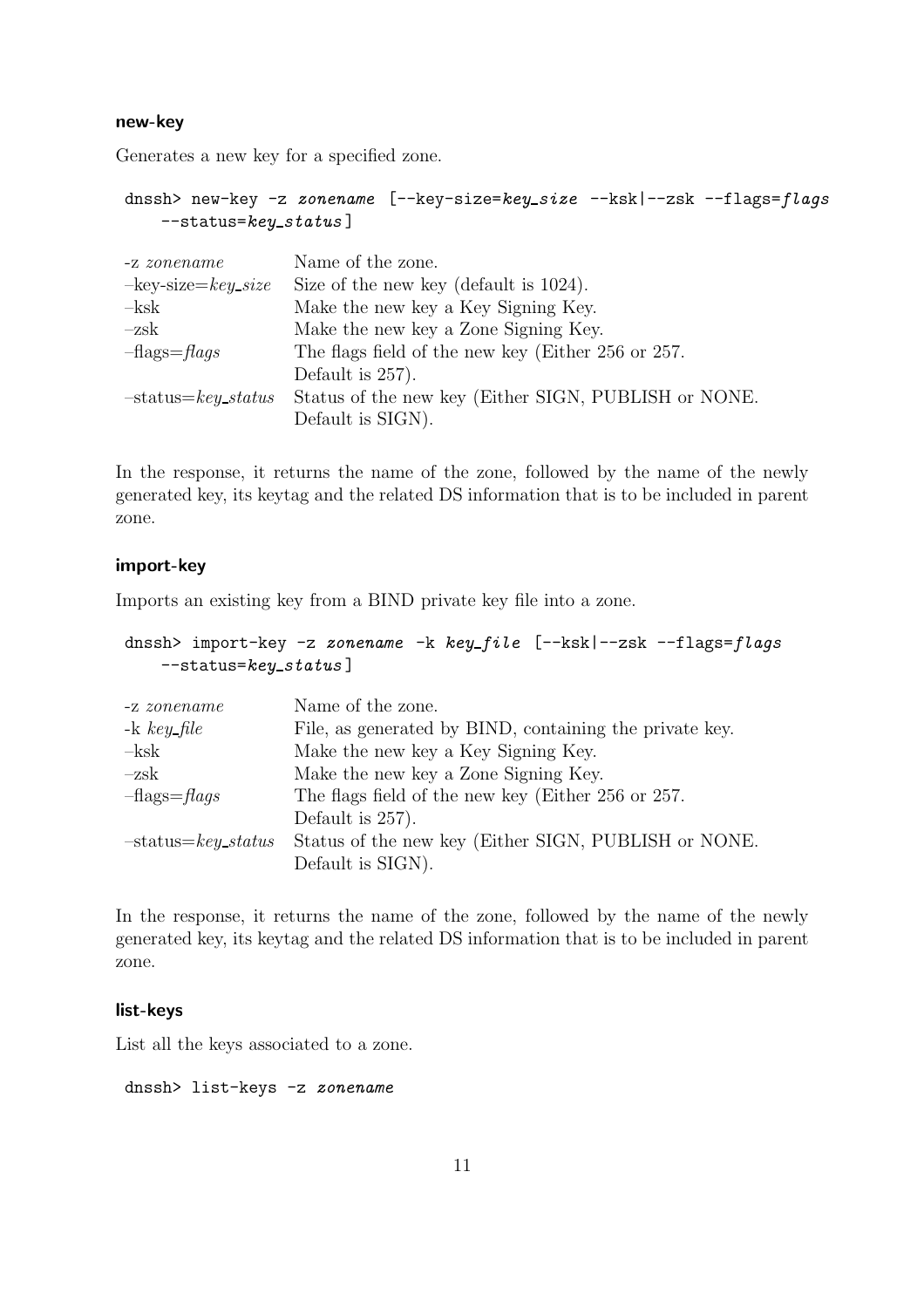-z zonename Name of the zone.

In the response, it returns the name of the zone, followed by a list containing all the keys grouped by the status of the key.

#### change-key-status

Changes the status of a specified key.

## dnssh> change-key-status -z zonename -k key\_name -o|--old-status=old\_status  $-n$ |--new-status=new\_status

| $-z$ zonename                                      | Name of the zone.               |
|----------------------------------------------------|---------------------------------|
| $-k \; key_name$                                   | Name of the key to be modified. |
| $-o$ -old-status <i>old_status</i>                 | Current status of the key.      |
| $-n$ -new-status new status New status of the key. |                                 |

In the response, it returns the keytag and the related DS information that is to be included in the parent zone.

### new-slavegroup and remove-slavegroup

Creates and removes a group of slave nameservers, aka slavegroup.

```
dnssh> new-slavegroup|remove-slavegroup -g slavegroup_name
```
-g slavegroup name Name of the slavegroup to be created or removed.

## list-slavegroups

List all the slavegroups.

```
dnssh> list-slavegroups
```
In the response, it returns a list containing all the slavegroup names available.

### assign-slavegroup and unassign-slavegroup

Assigns and unassigns a slavegroup to and from a zone.

dnssh> assign-slavegroup|unassign-slavegroup -z zonename -g slavegroup\_name

-z zonename Name of the zone. -g slavegroup name Name of the slavegroup.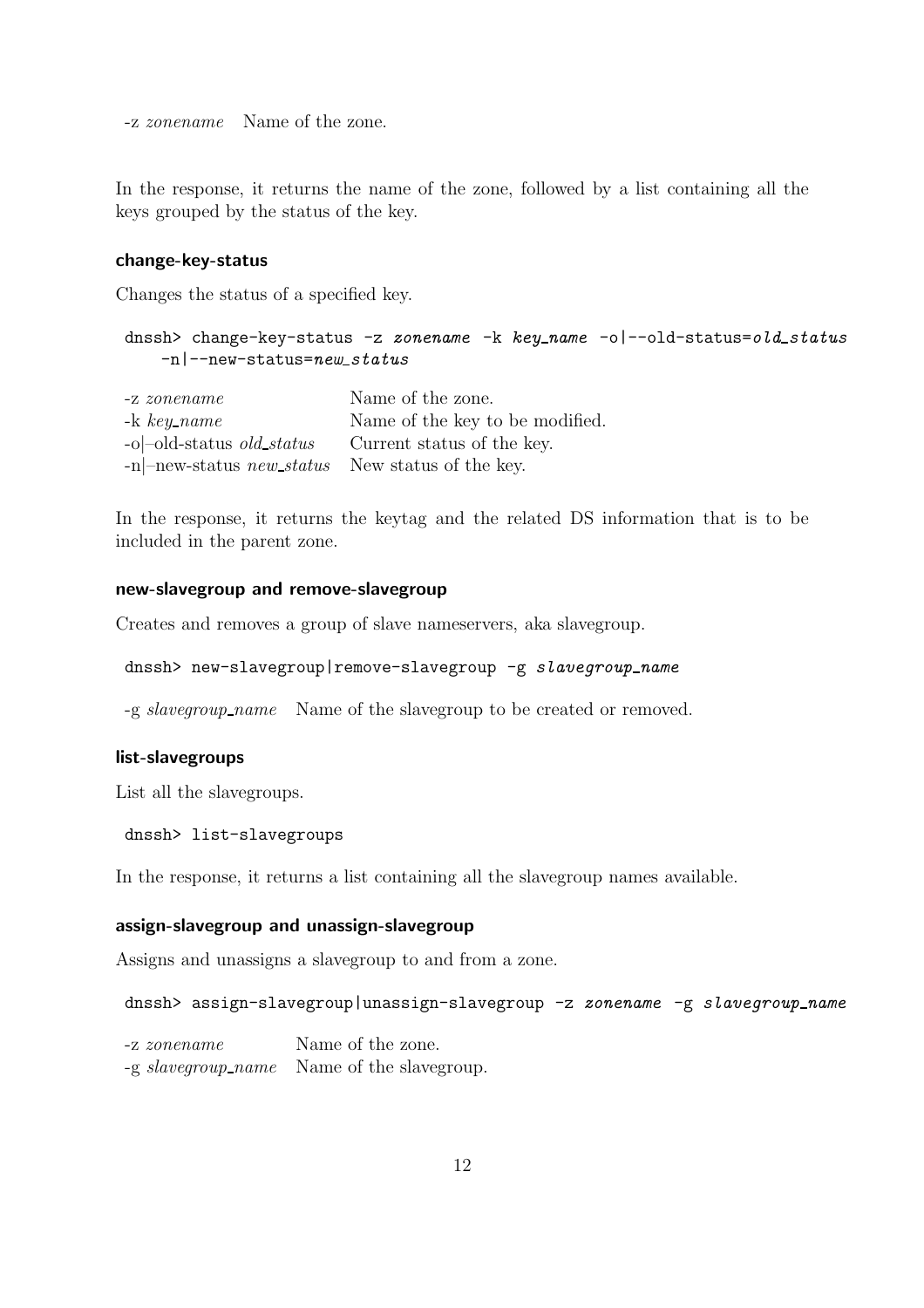#### list-zones-by-slavegroup

List all the zones which have a specific slavegroup assigned to it.

```
dnssh> list-zones-by-slavegroup -g slavegroup_name
```
-g slavegroup name Name of the slavegroup.

In the response, it returns the name of the slavegroup and a list containing all the zone names associated to it.

## add-slave and remove-slave

Adds and removes a slave nameserver to and from a slavegroup.

dnssh> add-slave|remove-slave -g slavegroup\_name -s slave\_IP [-p port]

|                | -g slavegroup_name Name of the slavegroup.            |
|----------------|-------------------------------------------------------|
| $-$ s slave_IP | IP address of the slave names erver.                  |
| $-p$ port      | Port number of the slave names erver (default is 53). |

#### list-slaves

List all the slave nameservers assigned to a zone.

dnssh> list-slaves -z zonename

-z zonename Name of the zone.

In the response, it returns the name of the zone and a list containing all the slavegroups and slaves assigned to it.

#### print-slavegroup

Print all the slave nameservers of a slavegroup.

```
dnssh> print-slavegroup -g slavegroup_name
```
-g slavegroup name Name of the slavegroup.

In the response, it returns the name of the slavegroup and a list containing all the slaves in it.